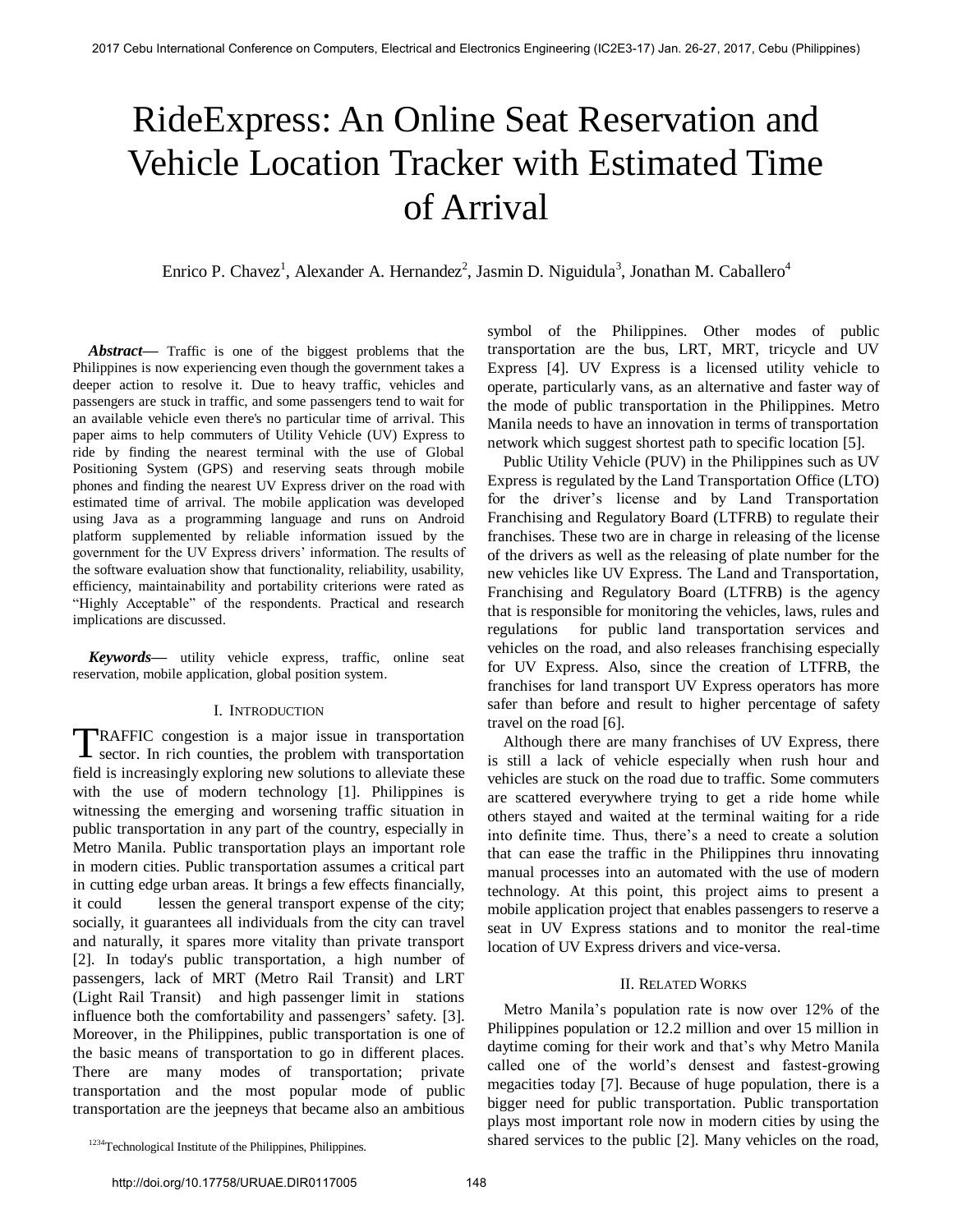like franchising UV Express that is continuously increasing from time to time that why it becomes a bigger challenge to government agencies such as LTFRB and LTO to monitor and regulate their driver license and franchising lines.

Previous studies stated that public transportation can bring ease and bigger problem to the country. Metro Manila, within four years from now, may become uninhabitable as said by the foreign chamber [8]. As the fast developing automotive industry of the country, the roads and other infrastructure in the Philippines needs to upgrade immediately unless the traffic in the metropolis would likely to worsen. Ease in public transportation that reduces the traffic congestion, too much oil consumption, water consumption, air pollution and even the fees to travel from one place to another is cheap [9]. Bigger problem such as congestion brings a lot of smoke that cause air pollution, construction and road under maintenance and it results commuters to be less productive to work because they are already tired when they arrived to work [10]. Due to this problem, the safety of the passengers of PUVs like UV Express is unsecured. Passengers are one of the people highly at risks to be unsafe because of commuting, always on the road travelling to work using the public transportation [11]. One solution is by the use of tracking and monitoring system. This system can provide security to passengers by track the passenger's location through GPS [12] and record ride of the passengers especially, in urban area. Drivers are responsible for complying with all rules and regulations associated with the private rental contract. One of the weaknesses of drivers is cause of lack of sleep or rest issue is a vital element in the expanding number of vehicle accidents on today's streets [13]. The degree of distraction on the road is on very high risk and the tendency is the driver"s sudden speed up the engine, and the unpredictable steering behavior [14]. He must also know and monitor his passenger's safety along the road. Moreover, monitoring the number of seats available for his future passengers waiting for UV Express at the station is really important and must have a terminal code to easy monitoring the station, manual calculation and input [15]. Passengers have the rights to report crime related or undisciplined drivers to LTFRB [5].

There is also growing a number of related mobile applications for traffic monitoring and passenger reservations in Taxi while UV Express has none. GrabTaxi and Uber are some Taxi application and Rideshare Drivers applications that is widely used by many people in the Philippines that can provide an innovative and better way of commuting [16, 17, 18]. Singapore wants to manage quickly developing outsider taxi booking companies like Uber and GrabTaxi, topping expenses and obliging them to dispatch just authorized taxicabs and drivers [19]. These applications under the category of Transport Network Vehicle Service (TNVS) provides opportunities for a new mode of transportation that encourage drivers and operators to upgrade transportation service for commuters [20]. Also, these applications involve monitoring the current location of UV Express drivers and enabling the passengers to reserve a ride in specific time.

Also these applications involve driver"s information for the safety of the passengers.

# III. METHODOLOGY

This application used agile software development method to make all the necessary features accordingly based on the aspects of mobile application user requirements, developments, and outcomes. Also, this application uses Java as programming language running on Android Platform implementing Google Maps with the use of GPS to find locations and other relevant programming interfaces. This study also involves the different group of users like UV Express drivers, passengers, dispatchers and LTFRB as the receiver of passenger "complain. This research used a system software evaluation following the ISO9126 criteria and given to the users during the testing phase of the application. The Likert's scale with the interpretation of Highly Acceptable, Acceptable, Moderately Acceptable, Slightly Acceptable and Not Acceptable was used to identify the users' level of satisfaction to the software evaluation items. The results of software evaluation are presented in the succeeding sections of this paper.

### IV. RESULTS AND DISCUSSION

The succeeding parts of this section present the RideExpress application together with its features. Figure 1 presents the system architecture of the three applications which includes the passengers, drivers and dispatcher's app and the web modules which includes viewing all the users and generating PDF files.



Fig. 1 RideExpress System Architecture

Figure 2 shows the terminal locator for the passengers' application wherein its uses Google Maps with the help of internet connection and global positioning system (GPS) to get the current location of the user and locate nearby UV Express Terminal. The application displays a "T" icon on the map telling that there is a UV Express terminal in that place. Users can click on the terminal they choose, and the application displays the terminal name, route available, number of passenger waiting in the lane. The application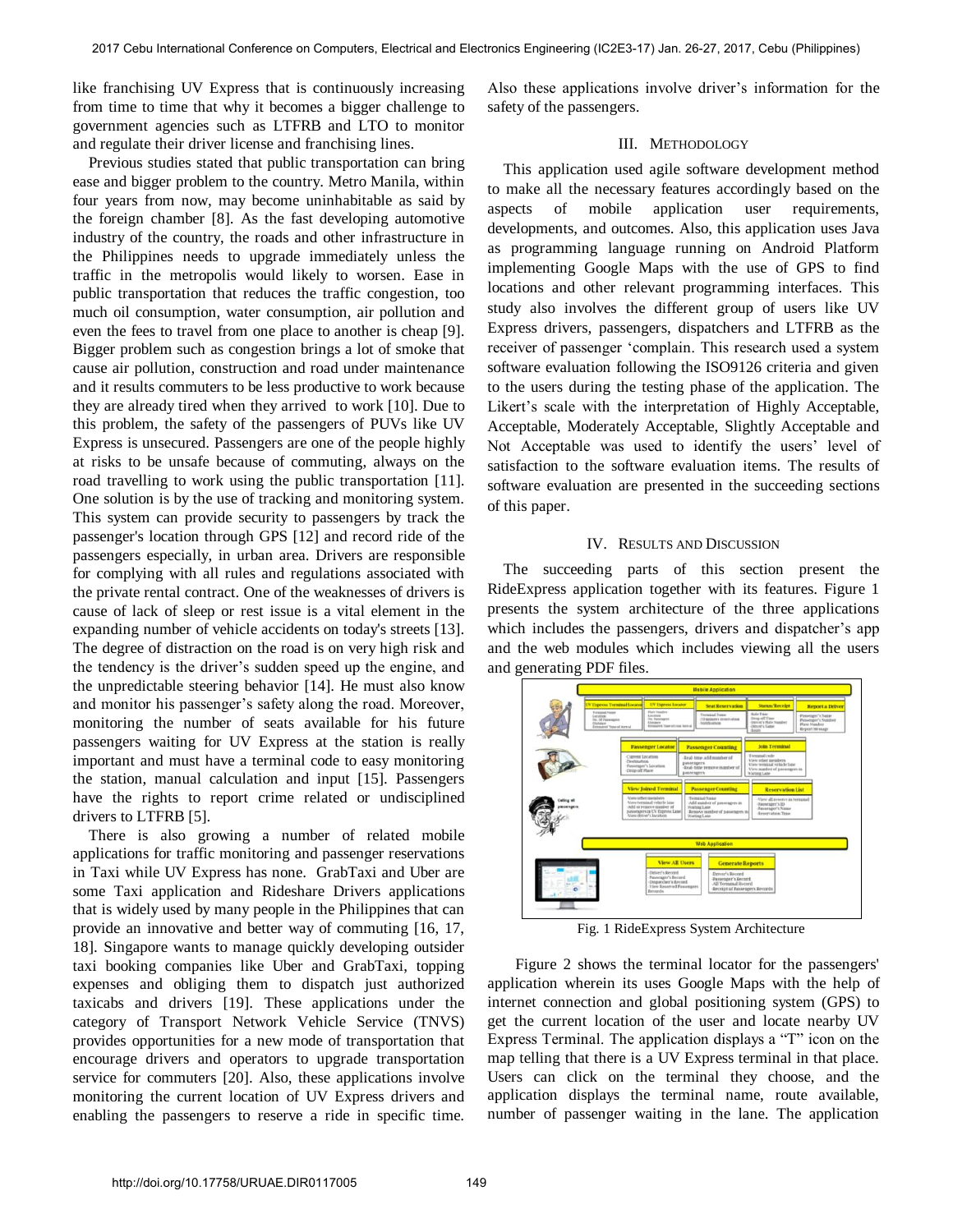displays the compute the distance and estimated time of your arrival in that terminal.



Fig. 2 UV Express Terminal Locator Module



Fig. 3 Seat Reservation Module

Figure 3 shows the reservation page in the passenger's application after locating terminal available. The reservation page displays the terminal name, phone number and the name of the user. Also, on the reservation page, the users can see and read the Terms and Conditions of RideExpress upon clicking the ride button to be reserved. If the ride button clicked, it would notify the passengers to click the notification upon arriving in the terminal. The reservations of passengers have allotted time of 20 minutes and if the passenger fails to arrive within the allotted time, the system automatically remove the passengers' reservation.



Fig. 4 Status/Receipt Module

Figure 4 shows the reservation status after clicking the notification displayed on the phone. The Ride button records the riding time of the passenger to the UV Express and the drop off button records the drop-off time of the passenger from the UV Express. Upon recording the drop-off time, the receipt display that contains the driver"s information including the plate number and the time record registered in the database. Recording the time of reservation, ride and drop-off are vital, especially when an accident happens to the passengers.



Fig. 5 UV Express Driver Locator Module



Fig. 6 Report a Driver Module

Figure 5 shows the driver locator in the passenger's application. The passengers can locate nearby UV Express driver whose route is the same with the route entered, and it displays the UV Express location on the Google Maps. Passenger can see the information of the driver which includes the plate number, route of the UV Express, and even the real-time passenger count of the number of passengers riding in the UV Express. Moreover, the application can calculate the distance and estimated time of arrival of the UV Express in your location. Figure 6.0 shows that the passengers have authority to quickly report undisciplined drivers on the road with the use of Short Messaging Service (SMS) that directly sends to the LTFRB number. The message contains the name of the sender, plate number reported and the report message made by the passenger.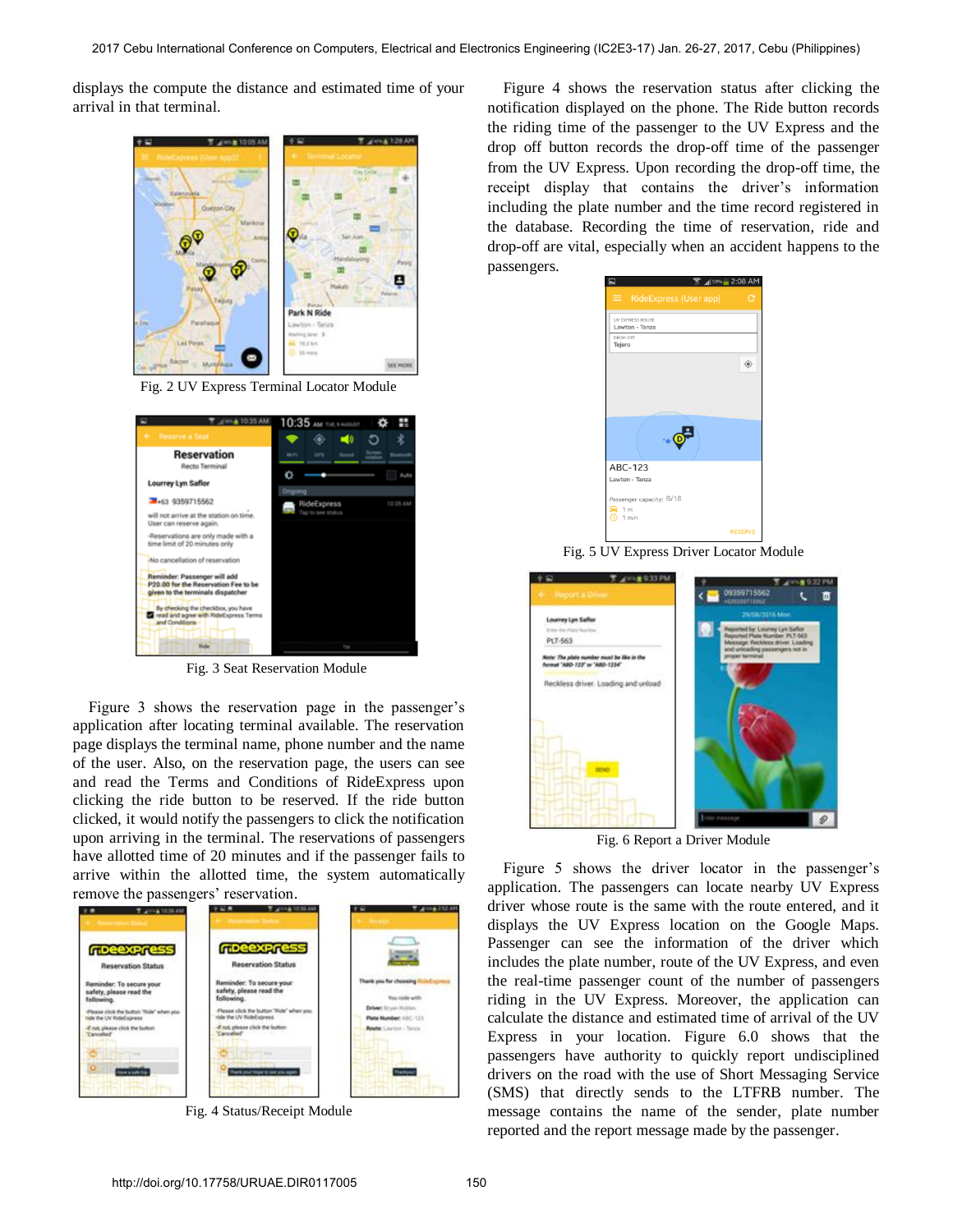

Fig. 7 Passenger Locator and Counting Module



#### Fig. 8 Join a Terminal

Figure 7 shows passenger locator in the driver's application. The drivers must choose destinations based on the vehicle"s route, and it automatically set upon clicking the back button, and it locates passengers having the same route. If passengers are available, the driver can click the icon, and it displays the drop off place of the passenger. Also, drivers can add or remove passenger count in the application, which automatically update in real time and can be seen by the passengers. Figure 8 shows join a terminal page in the driver"s application. The drivers enter the terminal code given by the dispatcher which is generated by the Terminal application. It consists of four letters and four numbers. After the successful joining, the driver can now view information of the terminal, members in the terminals and also the number of passenger lined up in the terminal.

| <b>TABLE</b> I                         |  |
|----------------------------------------|--|
| SUMMARY OF SOFTWARE EVALUATION RESULTS |  |

| Criteria                 | Mean | Interpretation           |
|--------------------------|------|--------------------------|
| Functionality            | 4.73 | <b>Highly Acceptable</b> |
| Relilability             | 4.74 | <b>Highly Acceptable</b> |
| Usability                | 4.77 | <b>Highly Acceptable</b> |
| Efficiency               | 4.77 | <b>Highly Acceptable</b> |
| Maintainability          | 4.77 | <b>Highly Acceptable</b> |
| Portability              | 4.87 | <b>Highly Acceptable</b> |
| Overall<br>Weighted Mean | 4.78 | <b>Highly Acceptable</b> |

In summary, the software evaluation indicates that the respondents of RideExpress mobile application are satisfied through the functionality (4.73), reliability (4.74), usability (4.77), efficiency (4.577), maintainability (4.77), and portability (4.87). Hence, the software evaluation receives an overall rating of 4.78 with an interpretation of Highly Acceptable. The results indicate that performance of RideExpress has certainly achieved the goal of the study for creating a mobile application to improve transportation for UV Express passengers by the use of mobile phones implementing the Google Maps to locate terminals and drivers, and reserve a seat in the terminal. Moreover, drivers and dispatchers also benefited from this study for making an automated system for locating commuters easily through the use of mobile phones with an internet connection.

#### V. CONCLUSION

 This paper aims to provide a mobile application that enables passengers to locate nearby UV Express drivers and terminals, and reserve a seat in UV Express terminal that record time of ride and drop-off. Moreover, passengers can quickly send SMS and report undisciplined drivers directly to LTFRB number to regulate and improve the safety of the passengers. The software evaluation specifies that the importance of the features of the applications with the widely used of GPS is efficient. Therefore, the features of the application are helpful for the UV Express passengers, drivers and terminals by providing information and security for the users. However, this research also has some recommendations to enhance the capabilities and functionalities to perform really well which includes: (a) upon reservation of the passengers, they might quickly see the UV Express and driver information they might ride; (b) developing and improved RideExpress application that can be used in iOS platform or other platform; (c) developed RideExpress application running in different Android platform; (d) adding more driver utilities on monitoring traffic and passengers on the road; (e) adding capability for the passengers application to send a receipt through SMS and to hire a UV Express drivers in a contractual way.

### ACKNOWLEDGMENT

We would like to thank Technological Institute of the Philippines for providing financial support in this research project.

#### **REFERENCES**

- [1] Henclewood, D (2016). Real-time data-driven traffic simulation for performance measure estimation.
- [2] Zeng, W., Fu, C., Arisona, S., Erath, E., Qu, H. (2014). Visualizing Mobility of Public Transportation System.
- [3] Yuen, K., Lee, M., Lo, M., Yuen, K. (2013). An Intelligence-Based Optimization Model of Passenger Flow in a Transportation Station.
- [4] Balinski, R.. Modes of transportation in the Philippines Retrieved February 19, 2015 from [http://preparetoserve.com/blog/modes-of-transportation-in](http://preparetoserve.com/blog/modes-of-transportation-in-the-philippines/)[the-philippines/.](http://preparetoserve.com/blog/modes-of-transportation-in-the-philippines/)